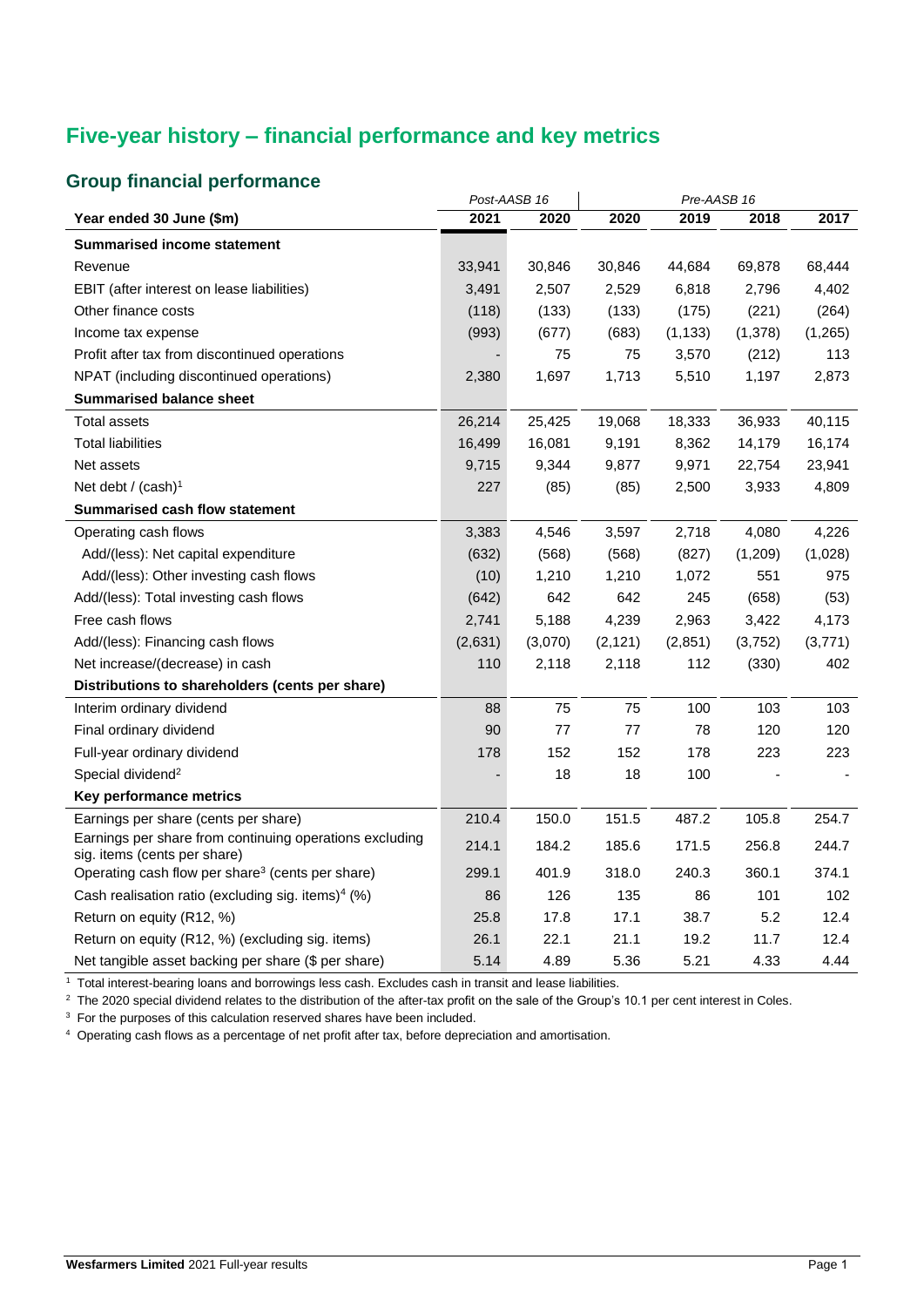#### **Divisional key performance metrics**

l,

|                                               | Post-AASB 16 |        |        |        |        |        |
|-----------------------------------------------|--------------|--------|--------|--------|--------|--------|
| Year ended 30 June (\$m)                      | 2021         | 2020   | 2020   | 2019   | 2018   | 2017   |
| <b>Bunnings</b>                               |              |        |        |        |        |        |
| Revenue                                       | 16,871       | 14,999 | 14,999 | 13,166 | 12,544 | 11,514 |
| EBITDA <sup>1</sup>                           | 2,993        | 2,601  | 2,053  | 1,818  | 1,683  | 1,505  |
| Depreciation and amortisation                 | (692)        | (658)  | (201)  | (192)  | (179)  | (171)  |
| Interest on lease liabilities                 | (116)        | (117)  |        |        |        |        |
| EBT <sup>1</sup>                              | 2,185        | 1,826  | 1,852  | 1,626  | 1,504  | 1,334  |
| EBT margin <sup>1</sup> $(\%)$                | 13.0         | 12.2   | 12.3   | 12.3   | 12.0   | 11.6   |
| ROC <sup>1</sup> (R12, %)                     | 82.4         | 58.0   | 61.8   | 50.5   | 49.4   | 41.8   |
| Capital expenditure (cash basis)              | 445          | 511    | 511    | 470    | 497    | 367    |
| Total sales growth (%)                        | 12.4         | 13.9   | 13.9   | 5.1    | 8.8    | 8.9    |
| Total store sales growth <sup>2</sup> (%)     | 12.4         | 14.7   | 14.7   | 5.2    | 8.9    | 8.9    |
| Store-on-store sales growth <sup>2</sup> (%)  | 11.9         | 14.7   | 14.7   | 3.9    | 7.8    | 7.3    |
| Online penetration (%)                        | 2.3          | 0.9    | 0.9    | n.r.   | n.r.   | n.r.   |
| Safety (R12, TRIFR)                           | 11.3         | 10.3   | 10.3   | 11.2   | 11.6   | n.r.   |
| Scope 1 and 2 emissions (ktCO <sub>2</sub> e) | 235          | 263    | 263    | 270    | 260    | 250    |
| <b>Kmart Group</b>                            |              |        |        |        |        |        |
| Revenue <sup>3</sup>                          | 9,982        | 9,217  | 9,217  | 8,713  | 8,837  | 8,528  |
| EBITDA <sup>3,4</sup>                         | 1,326        | 1,113  | 630    | 745    | 862    | 739    |
| Depreciation and amortisation <sup>3</sup>    | (539)        | (601)  | (216)  | (195)  | (202)  | (196)  |
| Interest on lease liabilities                 | (94)         | (102)  | (1)    |        |        |        |
| EBT <sup>3,4</sup>                            | 693          | 410    | 413    | 550    | 660    | 543    |
| EBT margin $3,4$ (%)                          | 6.9          | 4.4    | 4.4    | 6.3    | 7.5    | 6.4    |
| ROC <sup>3,4,5</sup> (R12, %)                 | 52.1         | 20.4   | 20.9   | 29.4   | 32.8   | 24.1   |
| Capital expenditure <sup>3</sup> (cash basis) | 185          | 142    | 142    | 207    | 293    | 225    |
| Safety (R12, TRIFR)                           | 9.2          | 12.8   | 12.8   | 19.4   | 19.1   | n.r.   |
| Scope 1 and 2 emissions (ktCO2e)              | 293          | 304    | 304    | 319    | 331    | 360    |
| Kmart (excludes KTAS from 2018)               |              |        |        |        |        |        |
| - Total sales growth <sup>6</sup> (%)         | 12.0         | 5.4    | 5.4    | 1.5    | 8.0    | 7.9    |
| - Comparable sales growth <sup>6</sup> (%)    | 7.8          | 4.3    | 4.3    | 0.0    | 5.4    | 4.2    |
| - Online penetration (%)                      | 7.8          | 5.0    | 5.0    | n.r.   | n.r.   | n.r.   |
| <b>Target</b>                                 |              |        |        |        |        |        |
| - Total sales growth <sup>6</sup> (%)         | (3.7)        | (2.6)  | (2.6)  | (1.5)  | (4.7)  | (14.5) |
| - Comparable sales growth <sup>6</sup> (%)    | 13.3         | (0.8)  | (0.8)  | (0.8)  | (5.1)  | (14.9) |
| - Online penetration (%)                      | 15.1         | 8.9    | 8.9    | n.r.   | n.r.   | n.r.   |
| Catch                                         |              |        |        |        |        |        |
| - Gross transaction value growth (%)          | 41.0         | 49.2   | 49.2   | n.r.   | n.r.   | n.r.   |

n.r. = not reported

1 Includes net property contribution for 2021 of (\$10) million; 2020 of \$16 million post-AASB 16 (\$36 million pre-AASB 16); 2019 of \$85 million; 2018 of \$33 million; 2017 of \$43 million.

<sup>2</sup> Includes cash, trade and online sales, excludes property income and sales related to Trade Centres, 'Frame and Truss' and Adelaide Tools.

<sup>3</sup> 2017 to 2019 includes KTAS.

<sup>4</sup> Earnings excludes pre-tax non-cash impairments relating to Target in 2020 (\$525 million), 2018 (\$306 million) and 2016 (\$1,266 million), and pre-tax restructuring costs and provisions in 2021 (\$59 million), 2020 (\$110 million) and 2016 (\$145 million).

<sup>5</sup> ROC includes the impact of lower capital employed as a result of pre-tax non-cash impairments relating to Target in 2020 (\$525 million), 2018 (\$306 million) and 2016 (\$1,266 million).

<sup>6</sup> Based on retail periods (rather than Gregorian reporting).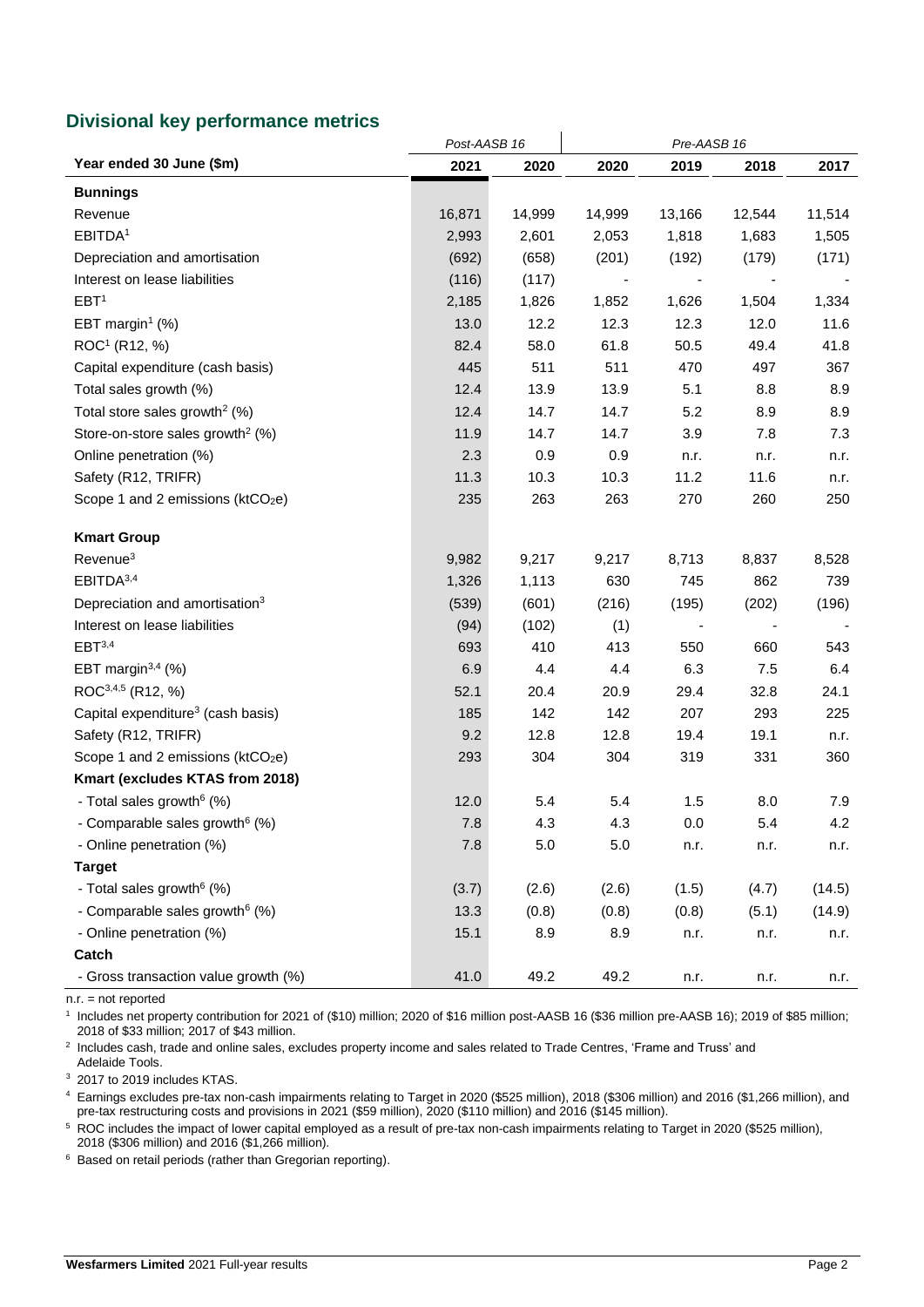### **Divisional key performance metrics** (continued)

|                                                            |       | Post-AASB 16 | Pre-AASB 16              |       |       |       |
|------------------------------------------------------------|-------|--------------|--------------------------|-------|-------|-------|
| Year ended 30 June (\$m)                                   | 2021  | 2020         | 2020                     | 2019  | 2018  | 2017  |
| <b>Officeworks</b>                                         |       |              |                          |       |       |       |
| Revenue                                                    | 3,029 | 2,787        | 2,787                    | 2,314 | 2,142 | 1,964 |
| <b>EBITDA</b>                                              | 328   | 307          | 221                      | 195   | 181   | 168   |
| Depreciation and amortisation                              | (106) | (99)         | (31)                     | (28)  | (25)  | (24)  |
| Interest on lease liabilities                              | (10)  | (11)         |                          |       |       |       |
| EBT                                                        | 212   | 197          | 190                      | 167   | 156   | 144   |
| EBT margin (%)                                             | 7.0   | 7.1          | 6.8                      | 7.2   | 7.3   | 7.3   |
| ROC (R12, %)                                               | 22.3  | 20.2         | 19.6                     | 17.0  | 16.6  | 14.7  |
| Capital expenditure (cash basis)                           | 65    | 40           | 40                       | 42    | 45    | 36    |
| Total sales growth (%)                                     | 8.6   | 20.4         | 20.4                     | 7.6   | 9.1   | 6.1   |
| Online penetration (%)                                     | 35.2  | 29.9         | 29.9                     | n.r.  | n.r.  | n.r.  |
| Safety (R12, TRIFR)                                        | 6.1   | 7.9          | 7.9                      | 8.5   | 10.2  | 11.9  |
| Scope 1 and 2 emissions (ktCO <sub>2</sub> e)              | 40    | 43           | 43                       | 46    | 49    | 51    |
| <b>Chemicals, Energy and Fertilisers</b>                   |       |              |                          |       |       |       |
| Chemicals revenue                                          | 1,017 | 1,022        | 1,022                    | 1,000 | 932   | 813   |
| Energy revenue <sup>1</sup>                                | 406   | 424          | 424                      | 468   | 423   | 368   |
| Fertilisers revenue                                        | 722   | 639          | 639                      | 610   | 475   | 458   |
| Total revenue                                              | 2,146 | 2,085        | 2,085                    | 2,078 | 1,830 | 1,639 |
| EBITDA <sup>2,3</sup>                                      | 473   | 481          | 474                      | 518   | 469   | 472   |
| Depreciation and amortisation                              | (88)  | (86)         | (81)                     | (80)  | (79)  | (77)  |
| Interest on lease liabilities                              | (1)   | (1)          | $\overline{\phantom{0}}$ |       |       |       |
| EBT <sup>2,3</sup>                                         | 384   | 394          | 393                      | 438   | 390   | 395   |
| ROC <sup>2,3</sup> (R12, %)                                | 17.7  | 20.3         | 20.2                     | 32.6  | 27.7  | 27.4  |
| ROC <sup>2,3</sup> (R12, %) (excluding ALM)                | 28.6  | 30.5         | 30.4                     | 32.6  | 27.7  | 27.4  |
| Capital expenditure (cash basis)                           | 137   | 110          | 110                      | 58    | 60    | 44    |
| Safety (R12, TRIFR)                                        | 3.0   | 3.3          | 3.3                      | 4.2   | 5.4   | 2.2   |
| Scope 1 and 2 emissions <sup>4</sup> (ktCO <sub>2</sub> e) | 881   | 983          | 983                      | 897   | 770   | 798   |
| Sales volumes <sup>5</sup> ('000 tonnes)                   |       |              |                          |       |       |       |
| Chemicals                                                  | 1,099 | 1,152        | 1,152                    | 1,098 | 1,056 | 979   |
| LPG & LNG                                                  | 220   | 215          | 215                      | 221   | 181   | 135   |
| Fertilisers                                                | 1,324 | 1,202        | 1,202                    | 1,125 | 988   | 956   |

n.r. = not reported

1 Includes interest revenue from Quadrant Energy loan notes and excludes intra-division sales.

<sup>2</sup> 2017 to 2019 includes Quadrant Energy.

 $3$  2020 and 2019 includes \$18 million and \$30 million of insurance proceeds respectively, relating to the five-month ammonia plant production disruption that commenced in February 2018. 2019 includes a \$19 million provision for the removal of redundant equipment. 2017 includes a profit on sale of land of \$22 million and \$33 million relating to WesCEF's share of revaluation gains in Quadrant Energy.

 $42020$  restated to reflect a correction to the NGER submission (previously reported as 964.7).

 $5$  External sales exclude AN volumes transferred between Chemicals and Fertilisers business segments.